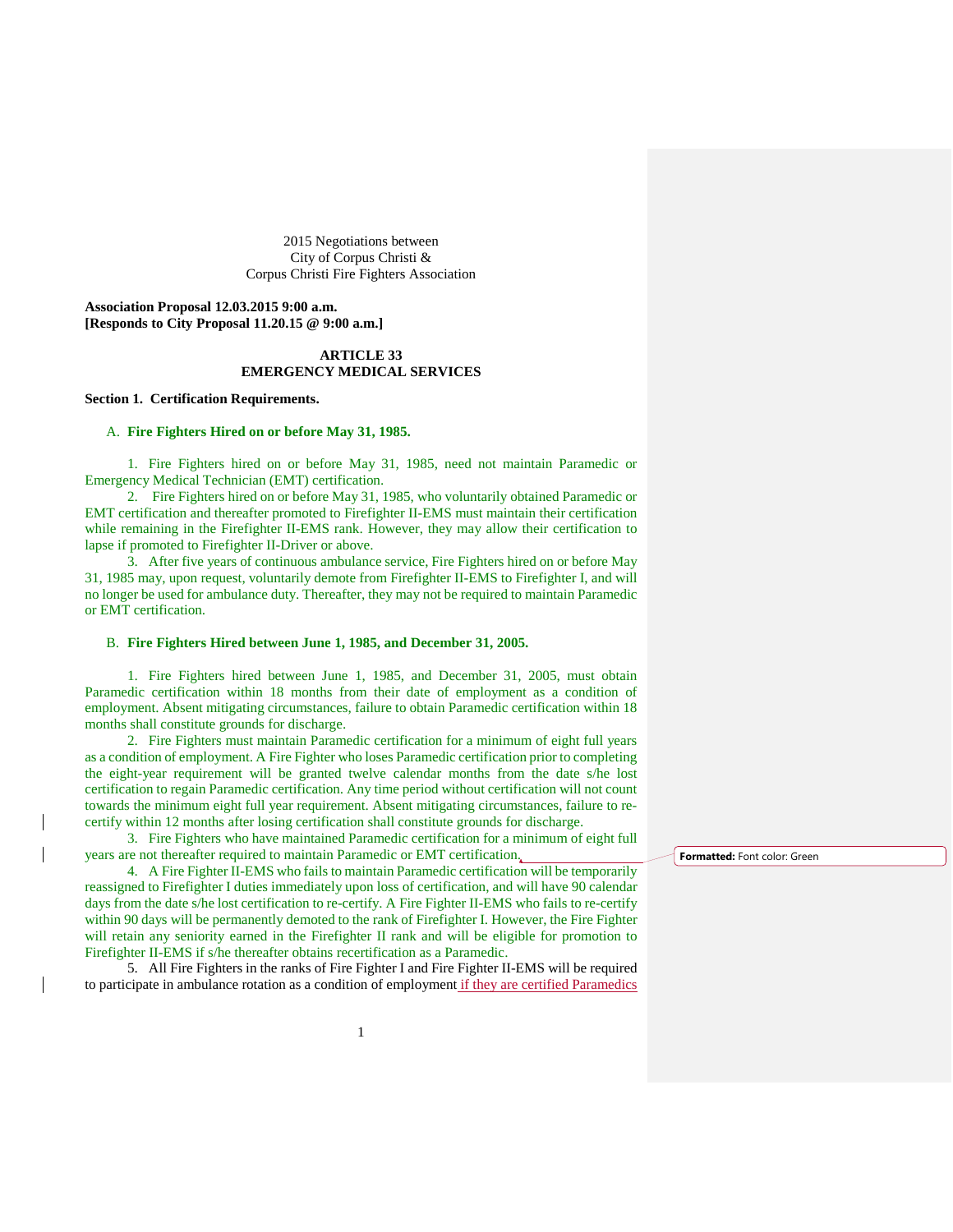and they currently are participating in ambulance rotations on the effective date of this Agreement. Absent exigent circumstances, failure of these Fire Fighters to participate in the ambulance rotation without the available exceptions provided for in this Agreement may result in discipline up to and including discharge.

6. Commencing on September 1, 2016, only Fire Fighter I's who have maintained Paramedic certification for twelve years, and have participated in ambulance rotations for twelve years, may request in writing to be removed from the ambulance rotation and thereafter will be assigned to ambulances only during extreme conditions or emergencies. The Fire Chief may temporarily deny such requests as allowed in Section 5 of this Article.

7. Commencing on September 1, 2016, a Fire Fighter II-EMS who has been in the Fire Fighter II-EMS rank for at least 8 years may request in writing to voluntarily demote to Fire Fighter I and to be assigned to ambulances only during extreme conditions or emergencies. The Fire Chief may temporarily deny such requests as allowed in Section 5 of this Article.

# C. **Fire Fighters Hired between January 1, 2006 and September 30, 2014.**

1. Fire Fighters hired between January 1, 2006 and September 30, 2014 must obtain Paramedic certification within 18 months from their date of employment as a condition of employment. Absent mitigating circumstances, failure to obtain Paramedic certification within 18 months shall constitute grounds for discharge.

2. Fire Fighters must maintain Paramedic certification for a minimum of eight full years. A Fire Fighter who loses Paramedic certification prior to completing the eight-year requirement will be granted twelve calendar months from the date s/he lost certification to regain Paramedic certification. Any time period without certification will not count towards the minimum eight full year requirement. Absent mitigating circumstances, failure to re-certify within 12 months after losing certification shall constitute grounds for discharge.

3. Fire Fighters who have maintained Paramedic certification for a minimum of eight full years are not thereafter required to maintain Paramedic certification. However, they must maintain certification at the EMT-B level or higher for the entirety of their tenure in the Department as a condition of employment. Failure to do so will result in discharge.

4. A Fire Fighter II-EMS who fails to maintain Paramedic certification will be temporarily reassigned to Firefighter I duties immediately upon loss of certification, and will have 90 calendar days from the date s/he lost certification to re-certify. A Fire Fighter II-EMS who fails to re-certify within 90 days will be permanently demoted to the rank of Firefighter I. However, the Fire Fighter will retain any seniority earned in the Firefighter II rank and will be eligible for promotion to Firefighter II-EMS if s/he thereafter obtains recertification as a Paramedic.

5. All Fire Fighters in the ranks of Fire Fighter I and Fire Fighter II-EMS will be required to participate in ambulance rotation as a condition of employment if they are certified Paramedics. Absent exigent circumstances, failure to participate in the ambulance rotation without the available exceptions provided for in this Agreement may result in discipline up to and including discharge.

6. Commencing on September 1, 2016, only Fire Fighter I's who have maintained Paramedic certification for twelve years, and have participated in ambulance rotations for twelve years, may request in writing to be removed from the ambulance rotation and thereafter will be assigned to ambulances only during extreme conditions or emergencies. The Fire Chief may temporarily deny such requests as allowed in Section 5 of this Article.

| <b>Deleted:</b> F                                                                                                                     |
|---------------------------------------------------------------------------------------------------------------------------------------|
|                                                                                                                                       |
| Deleted: will result in                                                                                                               |
|                                                                                                                                       |
| Deleted: ten                                                                                                                          |
| <b>Deleted:</b> and have been continuously classified as a Fire<br>Fighter I for twelve years,                                        |
| <b>Deleted:</b> , staffing shortages, increased operational needs,                                                                    |
| <b>Deleted:</b> In addition to the Temporary Reassignment<br>available to a Fire Fighter II-EMS under Section 4 of this<br>Article, c |
| <b>Deleted:</b> will, upon request, receive a temporary assignment<br>to non-EMS duties for up to 1 year every 4 years and will       |
| <b>Deleted:</b> , staffing shortages, increased operational needs,                                                                    |
| <b>Deleted:</b> The pay, rank and scheduling of this temporary<br>assignment will also be in accordance with Section 4 of this        |

**Formatted:** Font color: Green

Article.

**Formatted:** Font color: Green **Formatted:** Font color: Green

| Deleted: F                                                                                     |
|------------------------------------------------------------------------------------------------|
| Deleted: will result in                                                                        |
| Deleted: ten                                                                                   |
| <b>Deleted:</b> and have been continuously classified as a Fire<br>Fighter I for twelve years, |
| <b>Deleted:</b> , staffing shortages, increased operational needs,                             |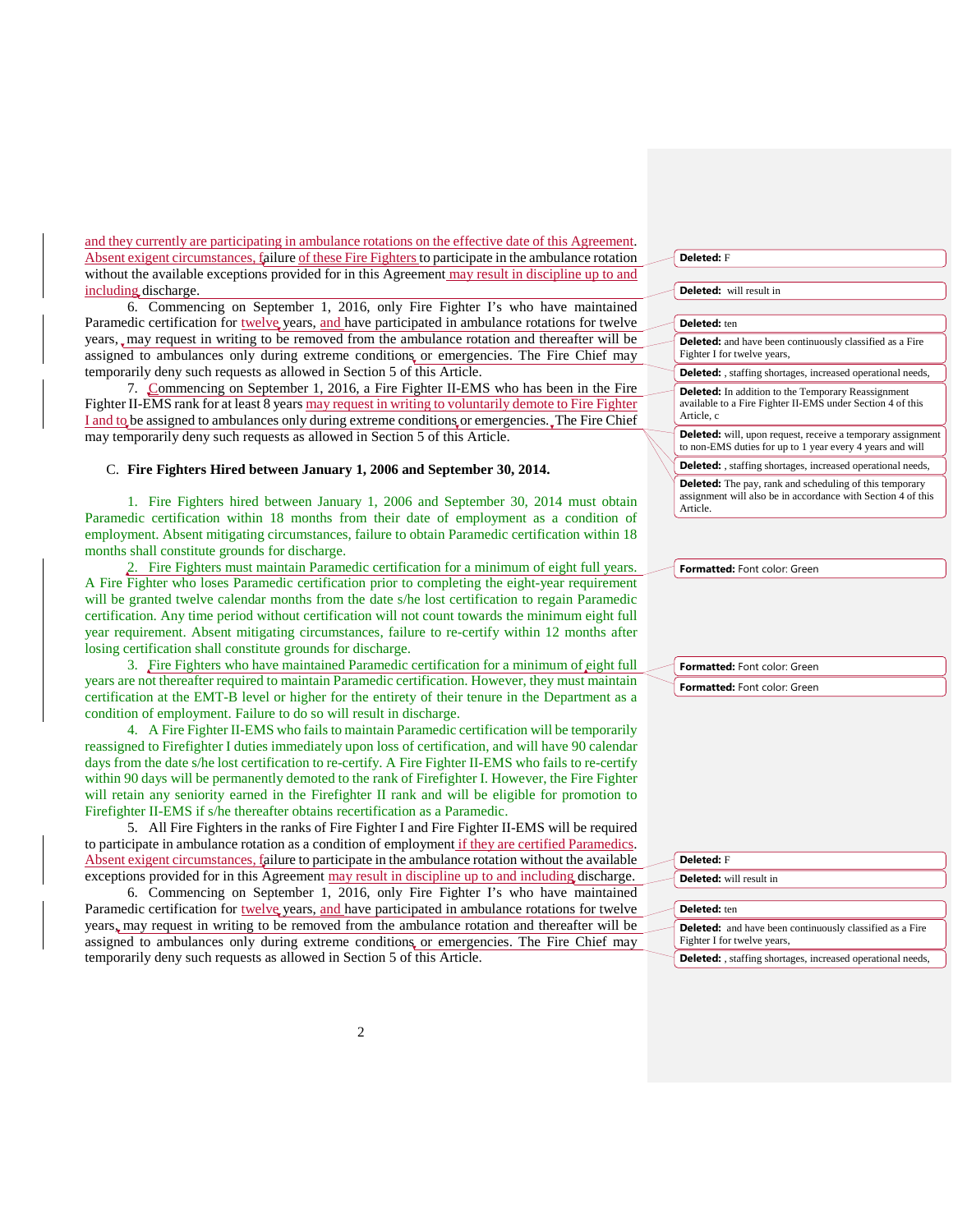7. Commencing on September 1, 2016, a Fire Fighter II-EMS who has been in the Fire Fighter II-EMS rank for at least 8 years may request in writing to voluntarily demote to Fire Fighter I and to be assigned to ambulances only during extreme conditions or emergencies. The Fire Chief may temporarily deny such requests as allowed in Section 5 of this Article.

### **D. Fire Fighters Hired on or after October 1, 2014.**

1. Fire Fighters hired on or after October 1, 2014 must obtain Paramedic certification within 18 months from their date of employment as a condition of employment. Absent mitigating circumstances, failure to obtain Paramedic certification within 18 months shall constitute grounds for discharge.

2. Fire Fighters must maintain Paramedic certification for the entirety of their tenure in the Department as a condition of employment.  $\triangle$  Fire Fighter who loses Paramedic certification will be granted twelve calendar months from the date s/he lost certification to regain Paramedic certification. Absent mitigating circumstances, failure to re-certify within 12 months after losing certification shall constitute grounds for discharge.

3. All Fire Fighters in the ranks of Fire Fighter I and Fire Fighter II-EMS will be required to participate in ambulance rotation as a condition of employment. Absent exigent circumstances, failure to participate in the ambulance rotation without the available exceptions provided for in this Agreement may result in discipline up to and including discharge.

4. Fire Fighter I's who have maintained Paramedic certification for twelve years, and who have participated in ambulance rotations for twelve years, may request in writing to be removed from the ambulance rotation and thereafter will be assigned to ambulances only during extreme conditions or emergencies. The Fire Chief may temporarily deny such requests as allowed in Section 5 of this Article.

5. Commencing on September 1, 2016, a Fire Fighter II-EMS who has been in the Fire Fighter II-EMS rank for 8 years may request in writing to voluntarily demote from Fire Fighter II-EMS to Fire Fighter I and to be assigned to ambulances only during extreme conditions or emergencies. The Fire Chief may temporarily deny such requests as allowed in Section 5 of this Article.

#### **Section 2. Matters Related to Failure to Obtain & Loss of Certification.**

**A. Notice to Fire Chief.** A Fire Fighter who loses Paramedic or EMT certification must notify the Fire Chief within three days, including Saturdays, Sundays, and City-observed holidays, after the Fire Fighter learns that s/he has lost certification.

**B. Loss of Certification Pay.** Fire Fighters will lose EMT or Paramedic certification pay commencing immediately upon the loss of certification. If authorization to function as a medical care provider is suspended by the Fire Department's Medical Director, the Fire Chief will provide to the Fire Fighter written notice of the steps necessary to regain certification for those Fire Fighters eligible to regain certification pursuant to this Agreement.

**C. Fire Department Assistance.** Upon request of a Fire Fighter who has failed to meet or maintain certification requirements, the Fire Department will make available training materials or tutorial assistance for a minimum of 40 hours. The tutorial or training assistance provided will be

| <b>Deleted:</b> In addition to the Temporary Reassignment  |
|------------------------------------------------------------|
| available to a Fire Fighter II-EMS under Section 4 of this |
| Article, c                                                 |

**Deleted:** will, upon request, receive a temporary assignment to non-EMS duties for up to 1 year every 4 years and will

**Deleted:** , staffing shortages, increased operational needs,

**Deleted:** The pay, rank and scheduling of this temporary assignment will also be in accordance with Section 4 of this Article.

| Deleted: Failure to maintain Paramedic certification will |
|-----------------------------------------------------------|
| result in discharge. Only under exigent circumstances, a  |
|                                                           |
| $\sim$ $\sim$                                             |

**Deleted:** under exigent circumstances

**Deleted:** F **Deleted:** will result in

## **Deleted:** 4

**Deleted:** In addition to the Temporary Reassignment available to a Fire Fighter II-EMS under Section 4 of this Article, commencing on September 1, 2016 a Fire Fighter II-EMS who has been in the Fire Fighter II-EMS rank for at least 12 years will, upon request, receive a temporary assignment to non-EMS duties for up to 1 year every 4 years and will be assigned to ambulances only during extreme conditions, staffing shortages, increased operational needs, or emergencies. This pay, rank and scheduling of this temporary assignment will also be in accordance with Section 4 of this Article.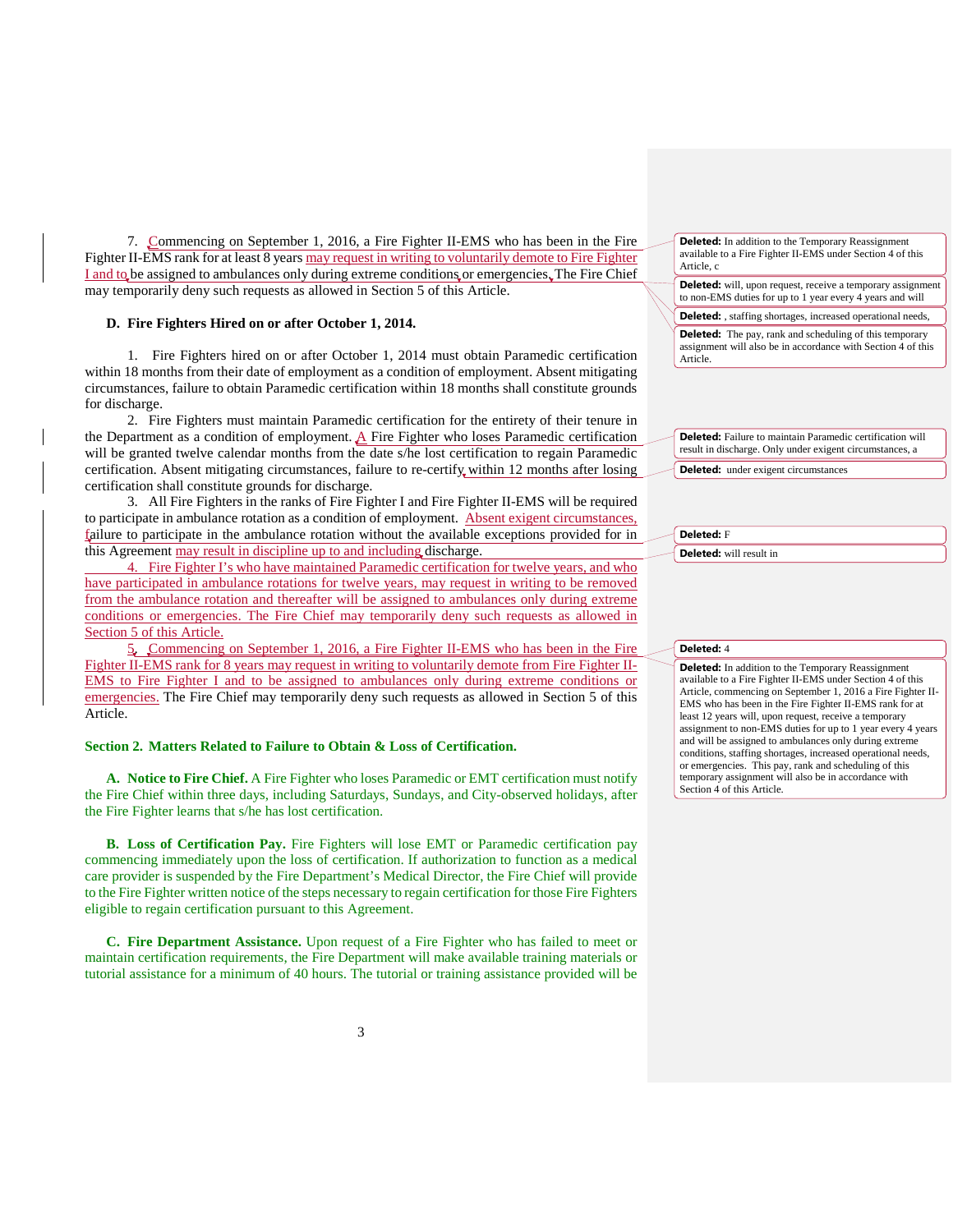based upon the recommendations of the Department's EMS training staff and Medical Director. Only if eligible, the Fire Fighter may be reassigned to a 40-hour workweek to complete the tutorial or training assistance. The Department assumes no responsibility for time and expense incurred should the Fire Fighter desire training other than that offered by the Department.

## **Section 3. Assistant EMS Director.**

**A. Removal from Position.** The current Assistant EMS Director, and any successors, serve at the discretion of the Fire Chief, and may be removed from the assignment without cause. If removed from the assignment, the Fire Fighter will be reassigned to a position at the same civil service rank s/he held prior to his/her appointment.

**B. Employment Conditions.** The Assistant EMS Director serves in the position under the following conditions:

- Retention of Civil Service status;
- Pay and privileges of the appropriate seniority step of the Battalion Chief rank;
- Continued accrual of vacation, sick and personal leave, and seniority, as per this Agreement;
- Receipt of longevity pay as per this Agreement;
- Continued participation in the City's health and life insurance programs as per this Agreement; and
	- Receipt of \$150.00 per month in lieu of paramedic certification pay.

[Note: Assn agrees to the \$150 amount only IF the City agrees to restore Supervisory Paramedic certification pay at the same level.

**C. Procedure for Filling Position if Vacant.** The Fire Chief may fill vacancies in the Assistant EMS Director position by appointment. To be eligible for appointment, a Fire Fighter must be: (i) a Battalion Chief or Captain who is eligible to take the Battalion Chief Exam; and (ii) a certified Paramedic. A person appointed from the rank of Captain is not eligible for promotion to the rank of Assistant Chief by virtue of his/her appointment to the Assistant EMS Director position.

### **Section 4. Temporary Reassignments - Firefighter II-EMS.**

A. **Entitlement.** A Firefighter II-EMS who is regularly assigned to EMS will, upon request, receive temporary reassignment to non-EMS duties for up to two pay periods each six months.

B. **Pay/Rank.** During these voluntary reassignments, the Fire Fighter will be paid only at the maximum Firefighter I rate for the performance of Firefighter I duties. However, the reassigned Fire Fighter will continue to hold his/her Firefighter II rank, and will be entitled to all other rights and privileges of that rank.

C. **Scheduling.** Scheduling of a temporary reassignment shall be at the reasonable discretion of the Fire Chief.

# **Section 5. Commitment to Staffing Needs.**